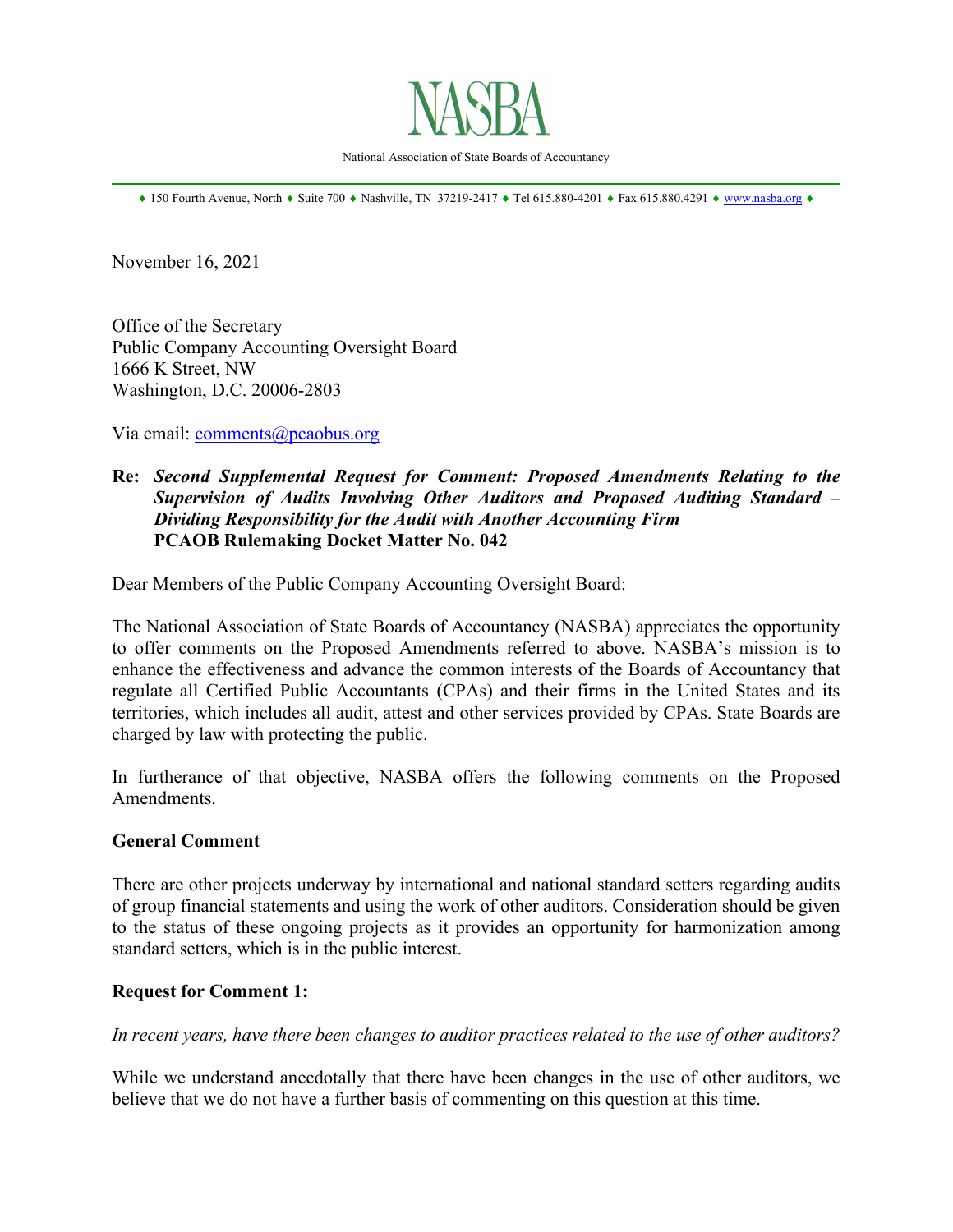### **Request for Comment 2:**

*Have there been changes to issuer circumstances (e.g., evolving structures, use of new technology) that affect how audits of multinational companies are conducted, including with regard to work performed by other auditors?*

In the COVID era, we have observed a far greater use of technology which facilitates the performance of audits and peer reviews of those audits remotely. The greater ability to perform audits remotely could result in a change in the use of other firms in performing the audits and in turn the designation of lead and other auditors. Likewise, it is possible that the lead auditor could find themselves in a position in which they are auditing less of the company than the other auditors.

## **Request for Comment 3:**

*Are the proposed definitions of "lead auditor" and "other auditor," with respect to the descriptions of individuals who work under the firm's direction and control and function as the firm's employees, clear? If not, how should the definitions be revised?*

The International Auditing and Assurance Standards Board (IAASB) is currently working on proposed revisions to International Standard on Auditing (ISA) 600 (revised), *Special Considerations – Audits of Group Financial Statements (Including the Work of Component Auditors)*. The AICPA's Auditing Standards Board (ASB) is also working on a proposal to Statement on Auditing Standards AU-C 600, *Special Considerations – Audits of Group Financial Statements (Including the Work of Component Auditors)*.

Consideration should be given to the status of these ongoing projects as it provides an opportunity for harmonization among standard setters, which is in the public interest.

### **Request for Comment 4:**

*Are the proposed considerations regarding serving as the lead auditor in an audit that involves other auditors or referred to auditors – based on the importance of the locations, risks of material misstatements, and extent of the engagement partner's firm's supervision – appropriate and clear?*

We believe that the proposed considerations regarding serving as the lead auditor in an audit that involves other auditors or referred to auditors based on the importance of locations, risks of material misstatements, and extent of the engagement partner's firm's supervision is appropriate and clear.

### **Request for Comment 5:**

*Are the proposed requirements relating to the lead auditor's responsibilities regarding other auditors' compliance with the independence and ethics requirements appropriate? Are there any*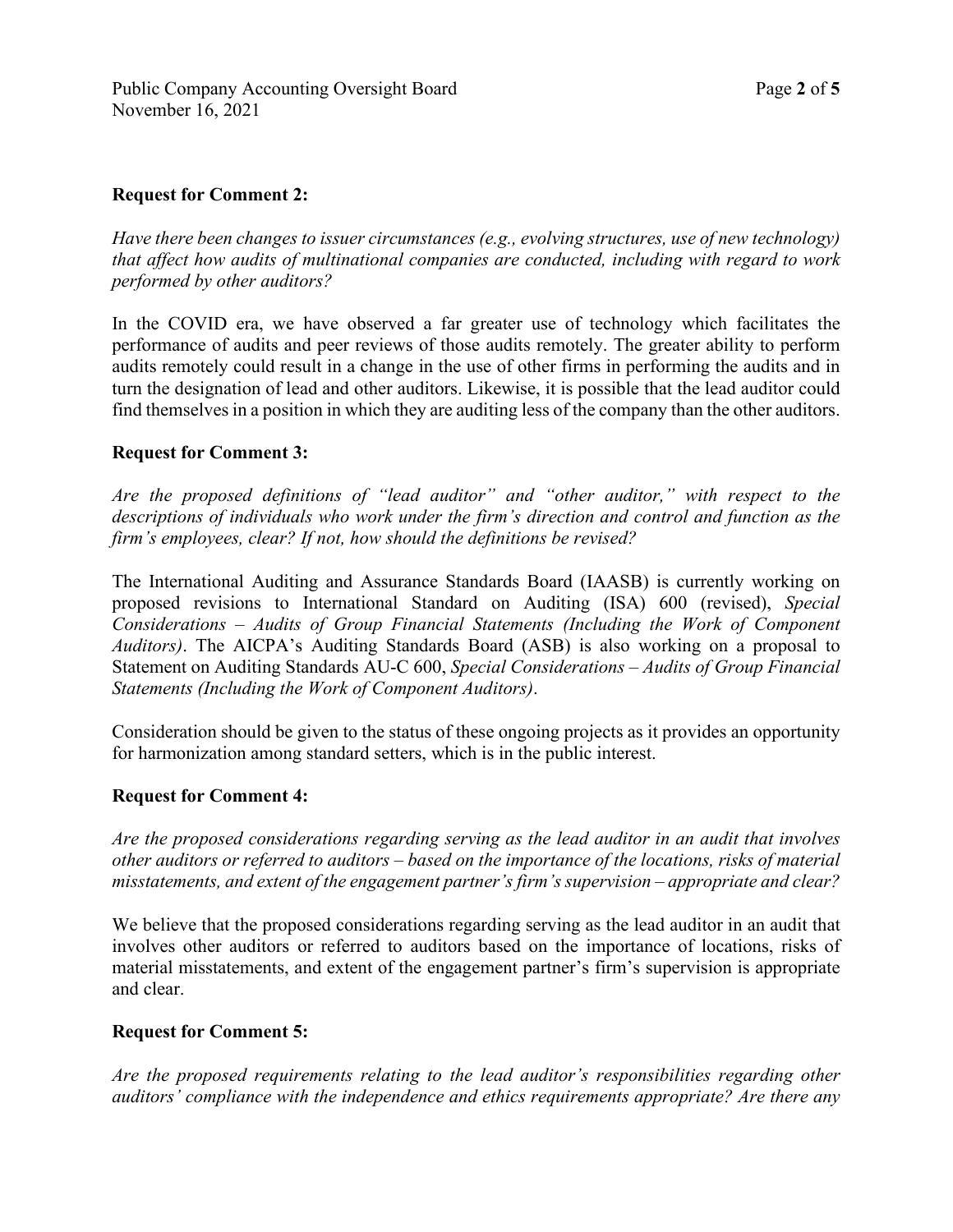*practical challenges associated with the proposed amendments? If so, what are they, and how could the proposed requirements be revised to address the challenges?*

We do not have a basis for commenting on this question at this time.

# **Request for Comment 6:**

*Are the proposed amendments relating to the knowledge, skill, and ability of the other auditor, revised by this release, clear and appropriate? Are there any practical challenges associated with the proposed amendments? If so, what are they, and how could the proposed requirements be modified to address the challenges?*

We believe the proposed amendments relating to the knowledge, skill, and ability of the other auditor revised by this release are clear and appropriate.

We agree with the requirement that the lead auditor obtain a written affirmation from the other auditor that its personnel who participate on the engagement possess the knowledge, skill and ability to perform the tasks on the audit assigned to them. In addition, the written affirmation from the other auditor should include a representation that the personnel who participate on the engagement are in compliance with the other auditor's jurisdictional registration status and licensing requirements.

### **Request for Comment 7:**

*Are the proposed amendments to AS 1201 regarding procedures to be performed by the lead auditor with respect to the supervision of work performed by other auditors appropriate and clear? Are there any practical challenges associated with the amendments? If so, what are the specific challenges, and how could the proposed requirements be modified to address them?*

We believe that the proposed amendments to AS 1201 regarding procedures to be performed by the lead auditor with respect to the supervision of work performed by other auditors are appropriate and clear.

### **Request for Comment 8:**

*In multi-tiered audits, are the proposed requirements for situations in which the lead auditor directs an other auditor to perform supervisory procedures, and evaluates such supervision, with respect to a second other auditor on behalf of the lead auditor, clear and appropriate? If not, how should the proposed requirements be revised?*

Due to the challenge of developing rules that would anticipate the many permutations that exist in multi-tiered audits, we do not believe that the proposed requirements are appropriate. We believe that the complex multi-tiered audit situation requires a principles-based approach, which is embodied in the existing standards, rather than a codified, rules-based approach.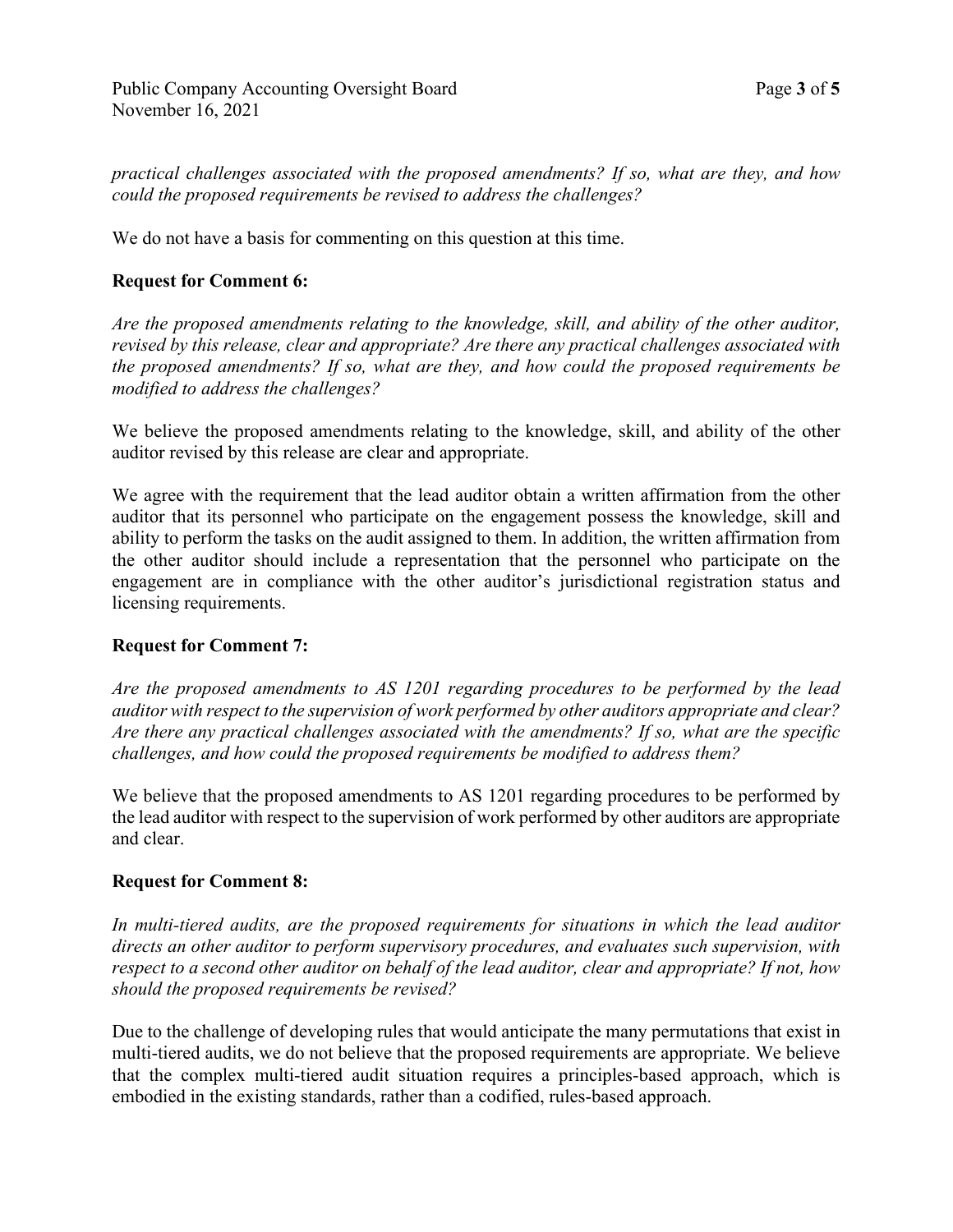## **Request for Comment 9:**

*In multi-tiered audits are the proposed requirements in audit planning regarding:*

- *a. The sufficiency determination relative to the extent of the engagement partner's firms' supervision of the other auditors' work, clear and appropriate; and*
- *b. Allowing the lead auditor to seek assistance from the first other auditor in performing the proposed planning procedures relating to the second other auditor's qualifications (i.e., independence and ethics, and knowledge, skill, and ability), clear and appropriate?*

*If the answer to questions 9.a or 9.b is that the proposed requirements are not clear and appropriate, how should they be revised?*

We believe the proposed requirements are clear and appropriate. Providing examples and illustrations as implementation guidance would assist in making the requirements understandable.

### **Request for Comment 10:**

*Are the modifications in proposed AS 1206, including Appendix B, to reflect the auditor's report language in AS 3101, appropriate and clear?*

We believe that the modifications in proposed AS 1206, including Appendix B, to reflect the auditor's report language in AS 3101 are appropriate and clear.

### **Request for Comment 11:**

*Are the proposed amendments to AS 1105.B1 to guide auditors in equity method investment circumstances clear and appropriate? If not, how should the proposed requirements be revised?*

We believe the proposed amendments to AS 1105.B1 are clear and appropriate. The guidance provides a reasonable approach and is not too prescriptive to allow for the lead auditor to make judgments.

### **Request for Comment 12:**

*Comment is requested on the new information provided in this section. Are there other data sources the Board should consider in establishing the baseline for evaluating economic impact? Are there additional academic research papers or external reports of which the Board should be aware? Are there additional economic problems associated with the use of other auditors? Would the revised proposed amendments result in economic impacts or unintended consequences beyond those described in the 2016 Proposal? Are there any other matters not addressed in this release that the PCAOB should consider in its economic analysis?*